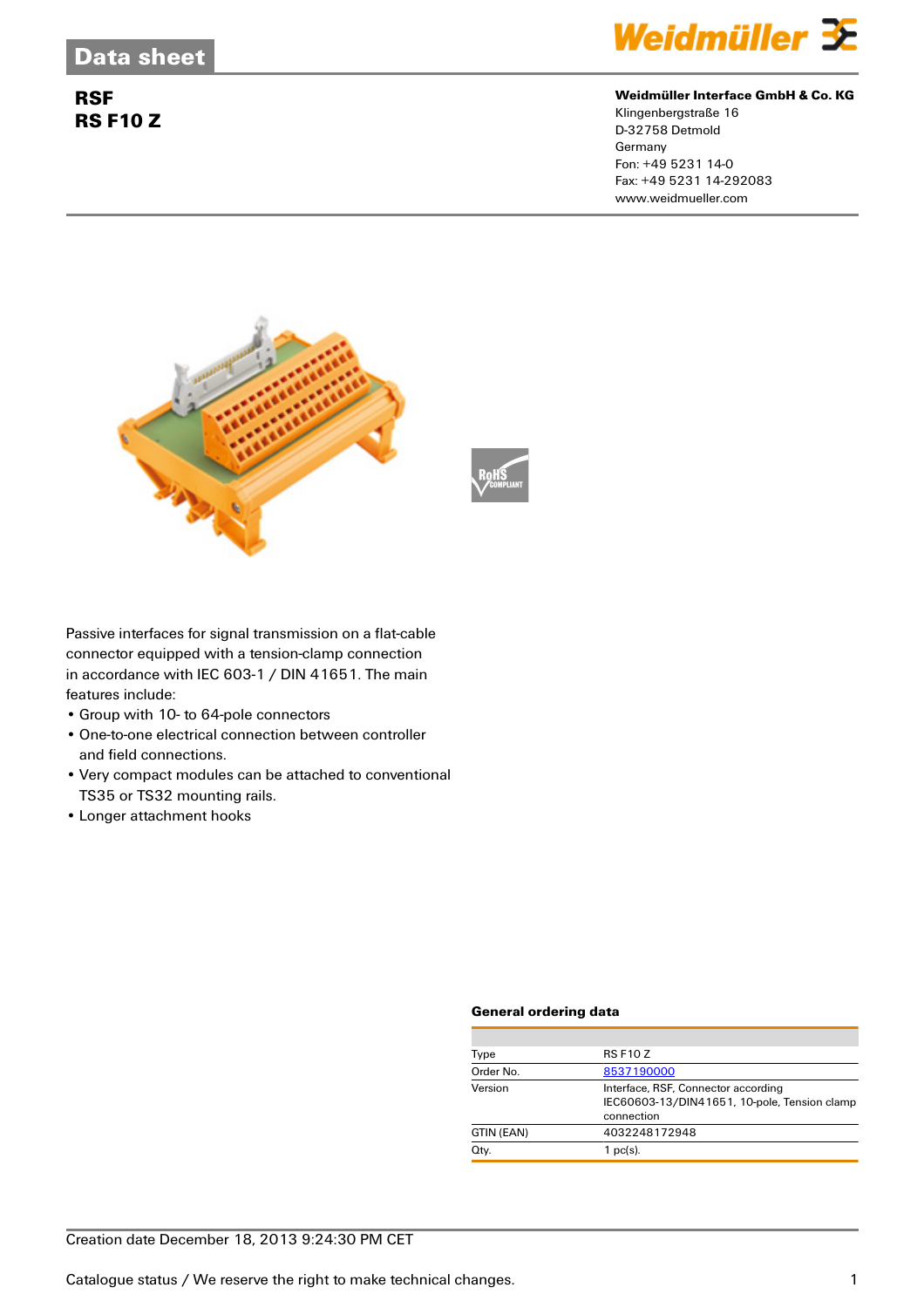## **RSF RS F10 Z**

# **Technical data**



### **Weidmüller Interface GmbH & Co. KG**

Klingenbergstraße 16 D-32758 Detmold Germany Fon: +49 5231 14-0 Fax: +49 5231 14-292083

| <b>Dimensions and weights</b>                            |                                                                                 |                                      |                                                |  |
|----------------------------------------------------------|---------------------------------------------------------------------------------|--------------------------------------|------------------------------------------------|--|
|                                                          |                                                                                 |                                      |                                                |  |
| Length                                                   | 50 mm                                                                           | Width                                | 87 mm                                          |  |
| Height                                                   | 64 mm                                                                           | Net weight                           | 72.7g                                          |  |
| <b>Temperatures</b>                                      |                                                                                 |                                      |                                                |  |
| Operating temperature                                    | $0+55^{\circ}C$                                                                 | Storage temperature                  | $-40+70$ °C                                    |  |
|                                                          |                                                                                 |                                      |                                                |  |
| <b>Connection Data</b>                                   |                                                                                 |                                      |                                                |  |
| Connection on control side                               | Connector according<br>IEC60603-13/DIN41651                                     | Number of poles (control side)       | 10-pole                                        |  |
| Connection (field side)                                  | LM2NZF 5.08mm                                                                   | Earthing                             | No                                             |  |
| <b>Rating data</b>                                       |                                                                                 |                                      |                                                |  |
| Rated voltage                                            | 60 V AC / 75 V DC                                                               | Rated current per connection         | 1 A                                            |  |
| <b>Insulation coordination (EN50178)</b>                 |                                                                                 |                                      |                                                |  |
|                                                          |                                                                                 |                                      |                                                |  |
| According to                                             | <b>DIN EN 50178</b>                                                             | Rated insulation voltage             | 100 V                                          |  |
| Surge voltage category                                   | $\mathbf{II}$                                                                   | Pollution severity level             | $\overline{2}$                                 |  |
| Pulse voltage test (1,2/50µs)                            | 0.8 kV                                                                          |                                      |                                                |  |
| <b>Connection field</b>                                  |                                                                                 |                                      |                                                |  |
|                                                          |                                                                                 |                                      |                                                |  |
| Type of connection                                       | Tension clamp connection                                                        | Clamping range, min.                 | $0.13 \text{ mm}^2$                            |  |
| Clamping range, max.                                     | $2.5$ mm <sup>2</sup>                                                           | Solid, min. H05(07) V-U              | $0.2 \text{ mm}^2$                             |  |
| Solid, max. H05(07) V-U                                  | $2.5$ mm <sup>2</sup>                                                           | Flexible, min. H05(07) V-K           | $0.2 \text{ mm}^2$                             |  |
| Flexible, max. H05(07) V-K                               | $1.5$ mm <sup>2</sup>                                                           | Flexible with sleeve, max.           | $1.5$ mm <sup>2</sup><br>$1.5$ mm <sup>2</sup> |  |
| Flexible with sleeve, min.                               | $0.25$ mm <sup>2</sup><br><b>AWG 24</b>                                         | Sleeve with plastic collar, max.     |                                                |  |
| Min. wire cross-section, AWG [field]<br>Stripping length | $7.5 \text{ mm}$                                                                | Max. wire cross-section, AWG [field] | <b>AWG 14</b>                                  |  |
|                                                          |                                                                                 |                                      |                                                |  |
| <b>Classifications</b>                                   |                                                                                 |                                      |                                                |  |
| <b>ETIM 3.0</b>                                          | EC001419                                                                        | <b>UNSPSC</b>                        | 30-21-18-01                                    |  |
| eClass 5.1                                               | 27-24-22-04                                                                     | eClass 6.2                           | 27-24-22-04                                    |  |
| eClass 7.1                                               | 27-24-22-04                                                                     |                                      |                                                |  |
| <b>Product information</b>                               |                                                                                 |                                      |                                                |  |
|                                                          |                                                                                 |                                      |                                                |  |
| Descriptive text accessories                             | Refer to the "Universal cables PAC-UNIV" section in this chapter                |                                      |                                                |  |
| <b>Approvals</b>                                         |                                                                                 |                                      |                                                |  |
| Approvals                                                |                                                                                 |                                      |                                                |  |
|                                                          | $\mathcal{C}$ $\boldsymbol{\epsilon}$ $\mathcal{C}$ $\mathcal{C}$ $\mathcal{C}$ |                                      |                                                |  |
|                                                          |                                                                                 |                                      |                                                |  |
| <b>ROHS</b>                                              | Conform                                                                         |                                      |                                                |  |

Creation date December 18, 2013 9:24:30 PM CET